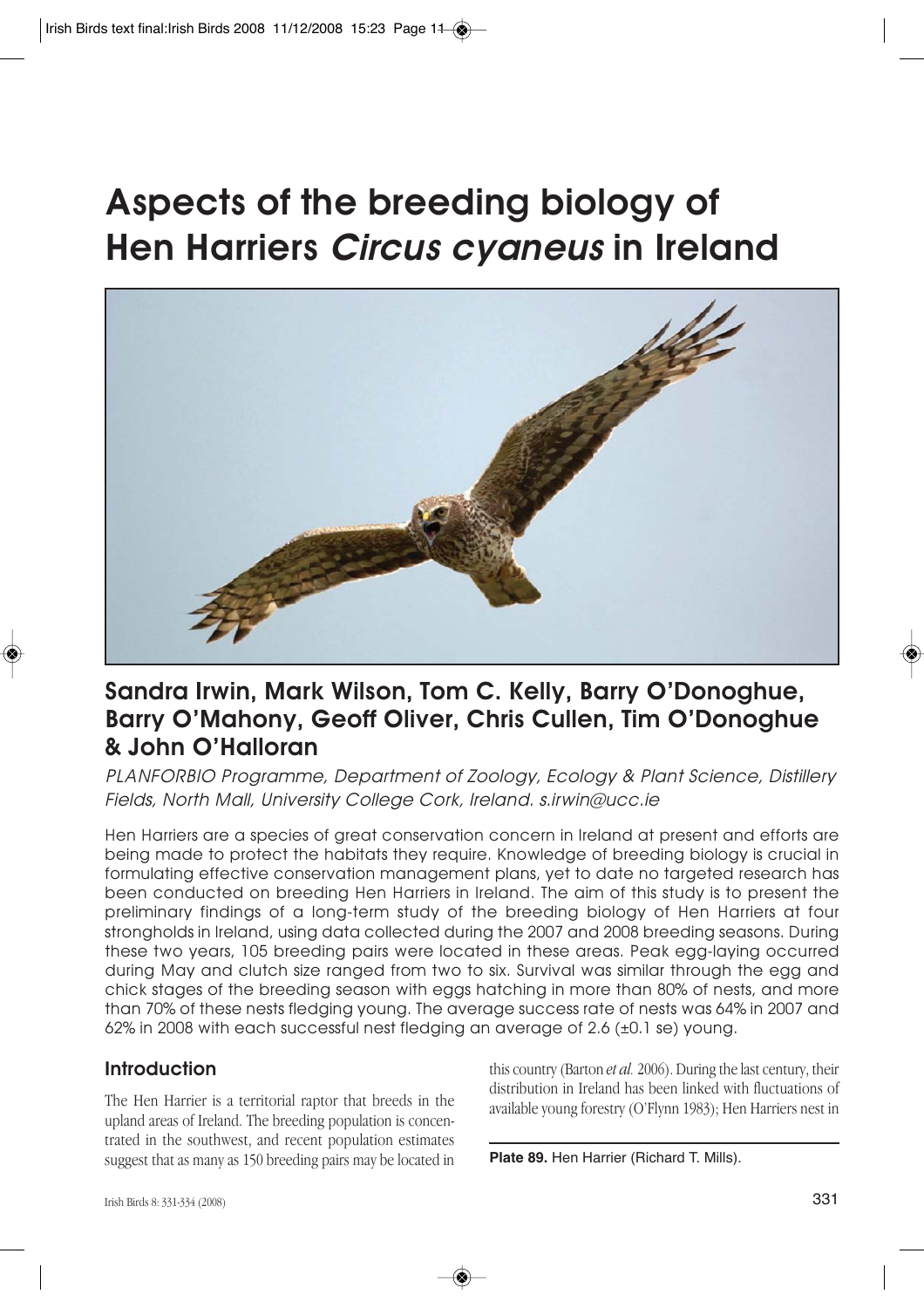plantation forests only during the early stages of the forest cycle when secure nest sites and prey are abundant (Picozzi 1978). Populations of this species have suffered an historical decline throughout Europe related to habitat loss and persecution, and it is now a Species of European Conservation Concern (SPEC) (Burfield & von Bommel 2004) included in Annex 1 of the Birds Directive (European Council Directive 79/409/EEC). Ireland is therefore obliged to take measures to protect Hen Harrier populations, including establishing Special Protection Areas (SPAs) that provide suitable habitats. Although their biology and conservation have attracted considerable interest in Europe during the last decade, and increasing attention has provided substantial information on the conservation status of European Hen Harriers, detailed information on the breeding biology of this species in Ireland remains scarce. Information on both breeding biology and breeding performance is essential in identifying effective conservation measures for declining species (Sutherland *et al.* 2004). This study examines some aspects of the breeding biology of Hen Harriers in Ireland and provides an insight into the behaviour of breeding birds. The research was conducted as part of an ongoing study of Hen Harrier populations in Ireland.

## **Methods**

Study areas were selected following their identification as areas with high densities of Hen Harriers during breeding surveys of this species in 1998-2000 and 2005 (Norriss *et al.* 2002, Barton *et al.* 2006). The four discrete study areas (West Clare, Kerry, Ballyhouras and Slieve Aughties) incorporate a matrix of different habitat types including first and second rotation conifer plantations. Slieve Aughties and the area of Kerry included in this study are both designated SPAs for Hen Harriers in Ireland and are considered two of the best sites in the country for this species (www.npws.ie/en/SPA).

Fieldwork was conducted from March to August during 2007 and 2008. Territorial pairs were located by surveying suitable sites during April and noting behaviour such as skydancing, nuptial flights, food passes etc. When a territorial pair was confirmed at a location, observation continued until a nesting attempt was verified and a nest site located. The result of each nesting attempt was recorded by monitoring the nest. Information concerning nest location, numbers of eggs and nestlings was obtained, where possible, during visits to the nests. Nest cameras were deployed at a number of nests during the 2008 breeding season to collect information on adult provisioning behaviour and chick development. At nests that were deemed suitable for visiting, chicks were ringed and wing-tagged where possible at around 25 days after hatching. Nestlings were sexed by eye colour and tarsus measurements (Picozzi 1981).

Data on breeding biology was estimated from nest visits undertaken at a sub-set of nests during this study, using only data from nests found before fledging. Timing of breeding was characterised using the earliest laying date at each nest. This was calculated by subtraction of 34 days from the day of first hatching where available; this being the typical incubation period of the Hen Harrier (Etheridge *et al.* 1997, www.bto.org/birdfacts). Where necessary, hatch dates were estimated from fledge dates or from wing measurements. Breeding success was calculated as the number of young fledged per total number of nests. For nests where the outcome was known, success rate was calculated as the percentage of nests that fledged at least one young. This method commonly overestimates success due to the greater chance of including successful nests, which are by their nature longer-lived. In order to avoid this, Mayfield's method was also used to calculate daily survival rates and estimated success rates of nests (Mayfield 1975).

## **Results**

A total of 45 breeding pairs were recorded within the study areas in 2007, with 60 recorded in 2008. A breakdown of the confirmed number of nests in each of the areas is provided in Table 1.

These breeding attempts (n=105) were monitored intensively during this study and clutch size was recorded for a total of 25 nests (14 in 2007 and 11 in 2008). Mean clutch size was  $4.1$  ( $\pm 0.1$  se) eggs and ranged from two to six. 48% of clutches consisted of four eggs and 32% of five eggs. The earliest egg-laying date recorded was 12 April, recorded during the 2008 breeding season, and the mean first egg date across all years and study areas was 2 May. Although egg-laying continued until the first week of June in both years of the study, it was completed during May for more than 97% of nests in both years.

Of the 105 nests in this study, 66 were deemed successful, as they fledged at least one chick. Nest success was very similar in each of the two years with 64% of nests producing fledged young in 2007 and 62% in 2008. The Mayfield estimate of daily survival probability ranged from 0.974 to 0.997 in each of the areas, and the Mayfield estimate of success for nests used in this analysis ranged from 13% to 76% (Table 1). The lowest overall success of nests was recorded in the Slieve Aughties study area during both 2007 and 2008, although an increase from 22% to 42% was seen between the two years. The percentage of nests that were successful was more than 50% in all other study areas. In the analysis, annual nest success rates were similar through egg and chick stages with 89% of clutches hatching in 2007 and 73% of the resulting broods fledging at least one young. Results in 2008 were similar with 83% of clutches hatching and 74% of the resulting broods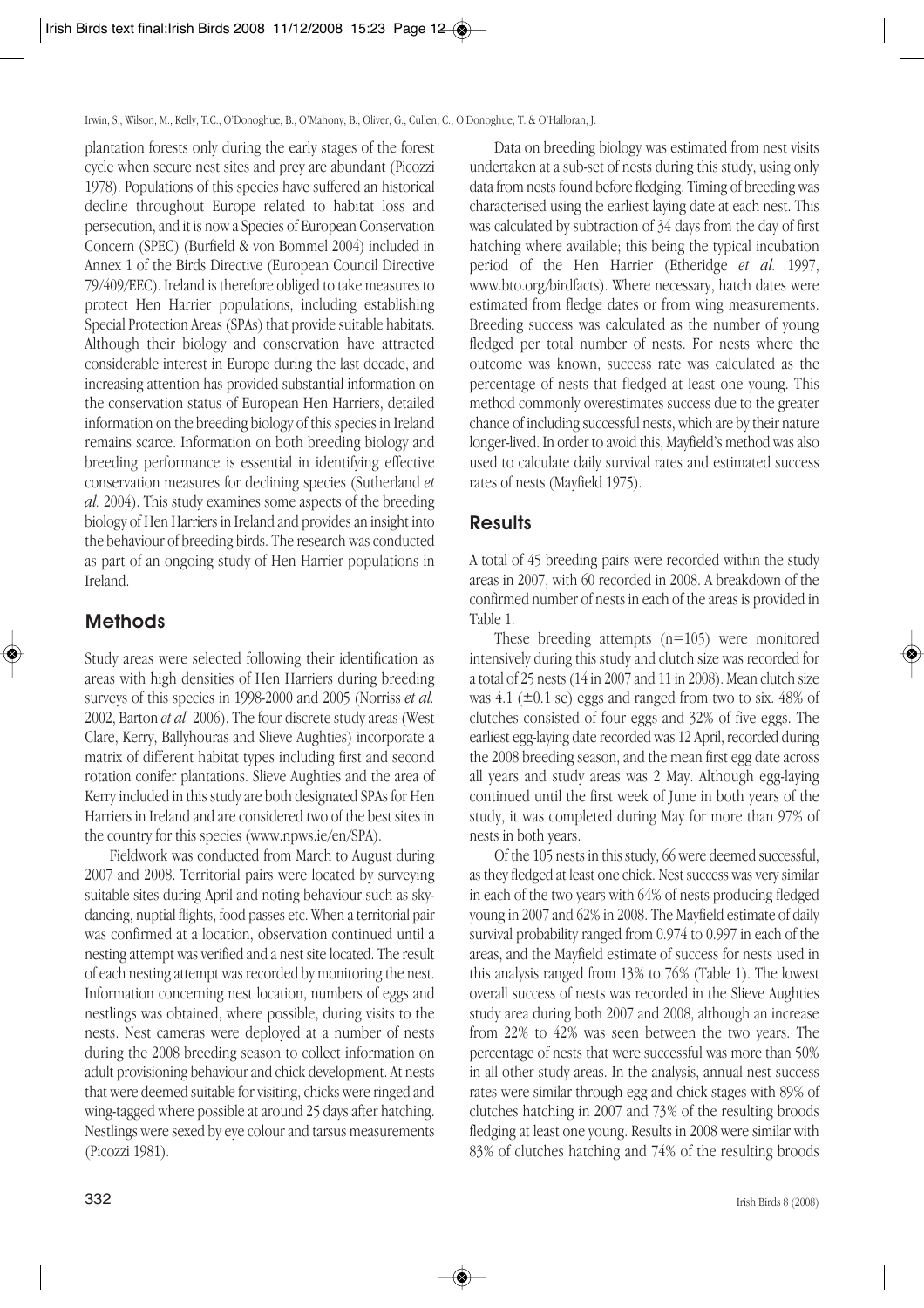Table 1. Measure of breeding success in each of the four study areas in 2007 and 2008 (n = number of nests used in calculation of MES; DSP = Daily Survival Probability; MES (%) = Mayfield Estimate of Survival; N = Number of Exposure days used in calculation of MES).

| <b>Study Area</b>      | Year | Number<br>of nests | Percentage of<br>successful nests | n  | <b>DSP</b> | <b>MES</b><br>$(\% )$ | N   |
|------------------------|------|--------------------|-----------------------------------|----|------------|-----------------------|-----|
| <b>West Clare</b>      | 2007 | 10                 | 80                                | 10 | 0.997      | 76                    | 580 |
|                        | 2008 | 12                 | 75                                | 10 | 0.996      | 74                    | 525 |
| Kerry                  | 2007 | 15                 | 86                                | 14 | 0.994      | 63                    | 339 |
|                        | 2008 | 22                 | 68                                | 15 | 0.993      | 59                    | 737 |
| <b>Ballyhouras</b>     | 2007 | 11                 | 6                                 | 10 | 0.993      | 59                    | 439 |
|                        | 2008 | 14                 | 57                                | 8  | 0.995      | 69                    | 419 |
| <b>Slieve Aughties</b> | 2007 | 9                  | 22                                | 6  | 0.974      | 13                    | 155 |
|                        | 2008 | 12                 | 42                                | 8  | 0.995      | 69                    | 424 |

fledging at least one offspring. In 2007, 77% of nests were visited and in 2008 72% were visited. Available data shows that a success rate of 61% was recorded at these nests during both years (n=77), compared with a success rate of 80% and 61% at nests that remained unvisited during 2007 and 2008 respectively  $(n=27)$ .

The nests included in the analysis fledged a total of 72 Hen Harrier juveniles in 2007 and 106 in 2008. The mean number of fledglings per successful nest across all study areas during the two years of this study was 2.6  $(\pm 0.1 \text{ se})$  and ranged from 1.4 to 2.9, while the average number of fledged young per breeding attempt was  $1.6$  ( $\pm 0.3$  se) juveniles. Of the juvenile offspring that were tagged during the present study 44% were male (n=116).

The nest cameras installed at a sub-set of nests during the 2008 breeding season provided us with exact timing of hatching, fledging and failure, as well as some detailed behavioural information. One particularly interesting series of observations made with the nest cameras was an incident recorded at a nest in the Ballyhouras. Initial images from the camera confirmed the presence of three chicks of around three weeks old. Following a period of particularly heavy rain, recorded images showed that all three young had perished. Although the female was never observed to visit the nest again, the adult male visited the nest after the chicks had died with an item of prey. Having deposited the prey next to one of the chicks, he stayed for just over two minutes, inspecting the nestlings. Just before leaving he lifted one of the nestlings only to drop it immediately, leaving it at one side of the nest. He then retrieved his prey and flew off. The male returned to the nest three days later without prey. He appeared to be closely inspecting one of the chicks, repeatedly bending down towards it, a behaviour that was subsequently confirmed as plucking. He then made several apparent attempts to fly with the chick, dropping it near the nest each time. Settling back down on the nest with the chick, he continued to pluck it. After two minutes of plucking, the male flew off taking the chick with him. No further visits to the nest were made to the nest by the adult birds.

#### **Discussion**

During the 1998-2000 and 2005 surveys of Hen Harrier populations in Ireland, the four areas included in the present study held an estimated 54-59% and 63-65% of the known Irish Hen Harrier population respectively (Norriss *et al.* 2002, Barton *et al.* 2006). Although we did not fully survey all of these areas (the aim of the study was not to assess the number of pairs in each area) we found 45 and 60 nests in 2007 and 2008 respectively. Thus, the number of nests is not representative of the total number of nests in our study areas. However, it provides an indication of minimum numbers in these areas at present, which is particularly encouraging for some areas. The earlier surveys recorded a maximum of two territorial pairs for western Clare in 2000, increasing to five between 2000 and 2005. The present study recorded ten nests in this area in 2007 and 12 in 2008. Part of the reason for this increase may have been increased observer effort, but a real increase in breeding numbers also seems likely. Recent studies have reported an increase in Hen Harrier populations in the UK and the Isle of Man (Sim *et al.* 2007), possibly related to habitat use. Also of note is that, despite holding a high number of breeding pairs in earlier surveys and in the present study, the success rate in the Slieve Aughties study area, although